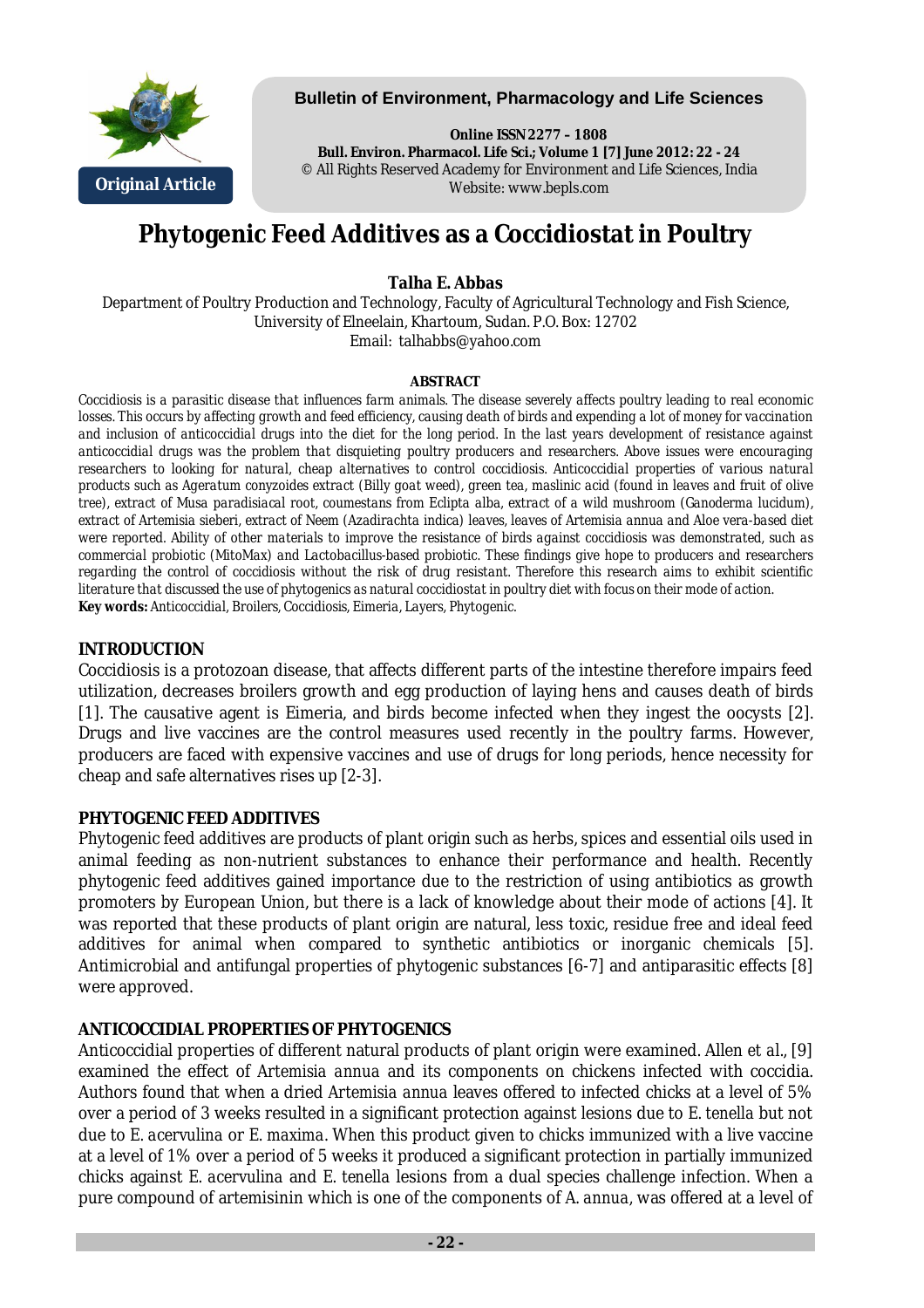#### **Talha E. Abbas**

17 ppm over a period of 3 weeks it maintained weight gain and significantly lowered lesions due to *E. tenella* but not due to *E. acervulina.* Camphor and 1, 8-cineole are other components of *A. annua,* when fed to chicks also maintained weight gain and decreased *E. tenella* lesions. Camphor lowered *E. acervulina* lesions. Finally, when artemisinin given at levels of 2, 8.5 and 17 ppm for 4 weeks decreased oocysts shed by separate *E. acervulina* and *E. tenella* infection and a dual species infection. Jang *et al.*, [10] reported that supplementation of 0.5% and 2.0% ground green tea to the diet of fiveweek-old chickens for 2 weeks prior infection with *Eimeria maxima* (10,000 sporulated oocysts per birds) significantly (P< 0.05) decreased shed of oocysts in faeces by 38.5% and 51.5% respectively. However, it did not compensate loss in body weight due to the infection of *E. maxima*. Absence of improvement in body weight following addition of green tea is expected because it was noticed that green tea and caffeine used for weight maintenance [11]. Basu *et al*., [12] also, reported that consumption of green tea beverage (4 cups/d) or intake of its extract (2 capsules/d) for 8 weeks produced significant reduction in body weight and body mass index. Nweze and Obiwulu, [13] observed an effect of treatment of broilers with 500 or 1000 mg/kg of *Ageratum conyzoides* extract which is an annual herbaceous plant [14] in comparison with amprolium after infection of birds with 8000 oocysts of *E. tenella.* Authors reported that *Ageratum conyzoides* extract produced similar effect of amprolium on infected groups. A steadily decrease in faecal oocysts was observed in all treated groups. Toxicity test revealed absence of signs of toxicity in birds treated with levels up to 3000 mg of extract per kg body weight. De Pablos *et al.,* [15] compared the effect of maslinic acid (found in the leaves and fruits of olive tree) as a natural coccidiostatic product in animal infected with *Eimeria tenella* with animals treated with sodium salinomycin. Authors observed increase in weight and decrease in lesion index, oocyst index and infection rate in chicks treated with maslinic acid (90 ppm) compared to those treated with sodium salinomycin. Anosa and Okoro [16] performed an experiment to compare the anticoccidial effect of methanolic extract of *Musa paradisiaca* root with amprolium (conventional drug) in chickens infected with 8,000 *Eimeria tenella*. Authors found that addition of *Musa paradisiaca* root extract reduced severity of clinical symptoms and oocyst count per gram of faeces and gradually increased packed cell volume in a dose-dependent pattern. At a level of 1000 mg/kg b.w. *Musa paradisiaca* root extract produced a similar effect as amprolium did. Even at the highest dose of 4000 mg/kg b.w. the extract was found non toxic to the chickens.

# **MODE OF ACTION OF PHYTOGENICS**

There is a little about the mode of action of phytogenics as coccidiostat. Allen *et al*., [17] mentioned that *E. tenella* devastates host cells causing oxidative stress and lipid peroxidation in the end parts of the intestine and caecum leading to bacterial infection such as salmonella which exacerbate the condition. Some phytogenic products such as maslinic acid [17-18] reduce lipid peroxidation and overcome oxidative stress of *E. tenella* in animals. Green tea also can reduce lipid peroxidation [12] hence it may act similarly like maslinic acid. De Pablos *et al.,* [19] attributed the antiparasitic property of maslinic acid to its effect on protease activity of the *Toxoplasma gondii* that required to invade host cells therefore preventing entrance of infective agent, in addition to its antiinflammatory and antioxidant effects. Furthermore, Moneriz *et al*., [20] noticed that maslinic acid ceases the development of the *Plasmodium falciparum* erythrocytic cycle in a dose-dependent pattern, and at higher doses cause accumulation of trophozoites and pycnotic forms.

#### **CONCLUSION**

Researchers assured anticoccidial properties of phytogenics (*Artemisia annua*) compared to conventional drugs and explained the dose required and the active ingredient. Others informed anticoccidial properties of phytogenics (*Ageratum conyzoides* extract and extract of *Musa paradisiaca* root) compared to conventional drugs and explained the dose required and absence of toxicity. Finally, anticoccidial properties of phytogenics (maslinic acid) compared to conventional drugs was noticed in addition to the dose required and its mode of action. In spite of the progress in the